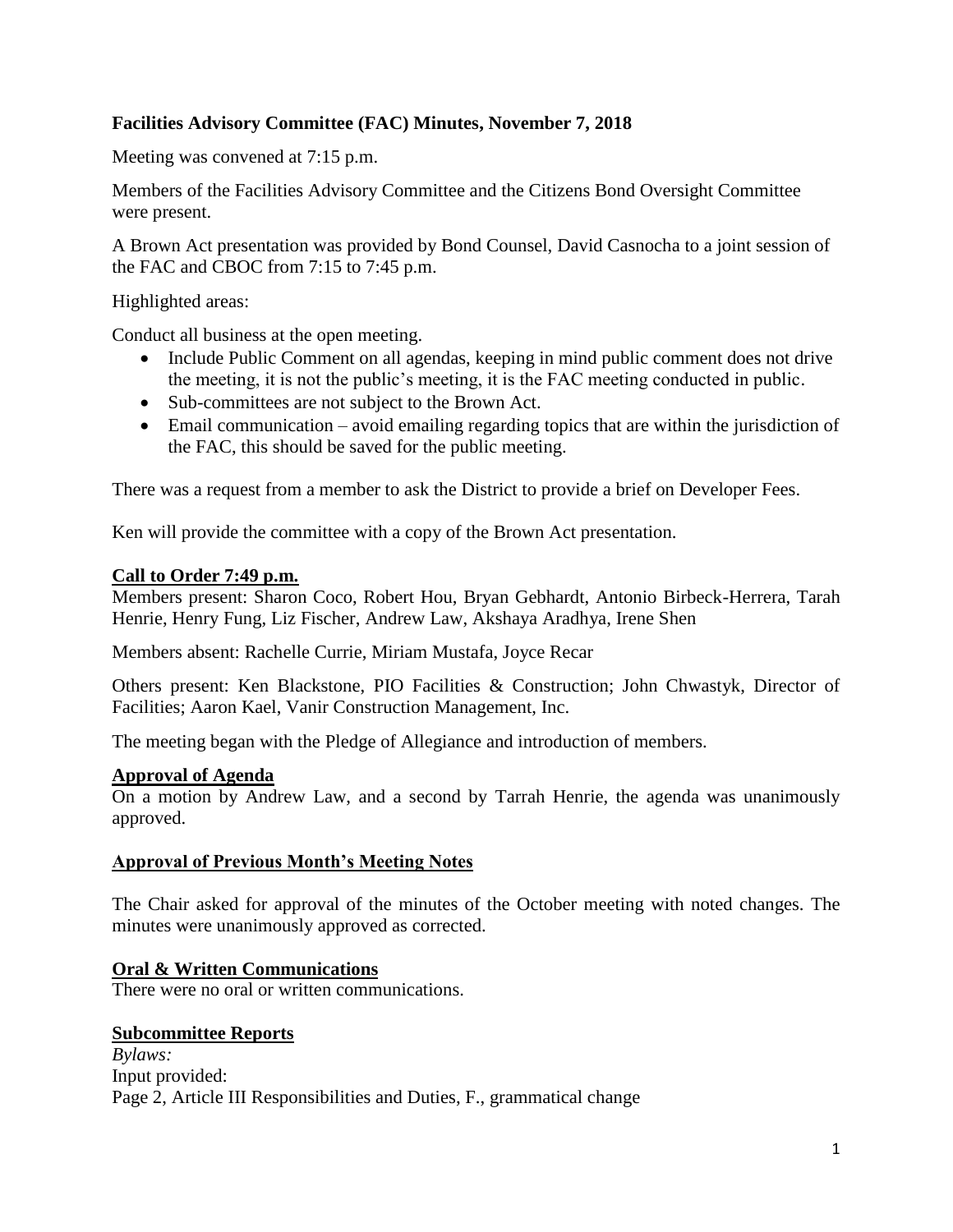Page 5, VI Governance, C. Duties of the Officers, 1) Chair, added language Page 6, Article VIII Meetings, B., added the word "majority" in place of two-thirds Page 7, Article VIII Meetings, F., remove [ ] Page 7, Article IX Governance Documents, remove 4) Rules of Order

On a motion by Bryan Gebhardt, and a second by Liz Fischer, the FAC unanimously approved the First Reading of the changes to the FAC Bylaws, with noted edits.

# *Standing Rules*

The Chair introduced the Standing Rules, noting they are in line with the Measure I, Standing Rules.

On a motion by Bryan Gebhardt, and a second by Liz Fischer, the FAC unanimously approved the Standing Rules with the removal of bracketed text in paragraph one and the word "divisive" in paragraph two.

# **Collect Form 700**

Mr. Blackstone asked committee members for their Form 700.

## **Resignations/New Members Volunteers or Vote for Staggered Terms**

Per Art. IV, Section B of the Bylaws, 2 or 3 parent members and 2 or 3 community members will volunteer to serve three-year terms.

The Chair asked for volunteers interested in serving a three-year term.

Antonio Birbeck-Herrera – Parent Member, volunteered to serve a three-year term.

Liz Fischer – Community Member, volunteered to serve a three-year term.

### **Creation of Long-Range Facility Plan Subcommittee (5 members)**

The Chair summarized that the Board tabled this item and asked for it to be brought back. John Chwastyk added that the Board authorized a feasibility consultant for a LRFP. They want it more tailored and limited in scope.

- Should we create a subcommittee now? Response by Liz Fischer: Yes, start the subcommittee now to be in place by December.
- Tarrah Henrie: Begin prep now by reading the current LRFP and asked about the history.
- Liz Fischer: include financing of how to fund.
- Chair: The Subcommittee would propose and focus on need, not finances.

Tarrah Henrie made a motion to form a LRFP Subcommittee of five members. Bryan Gebhardt seconded the motion. The motion passed unanimously.

On a motion by Sharon Coco, seconded by Andrew Law, the members approved the following members to serve on the LRFP Subcommittee:

1. Irene Shen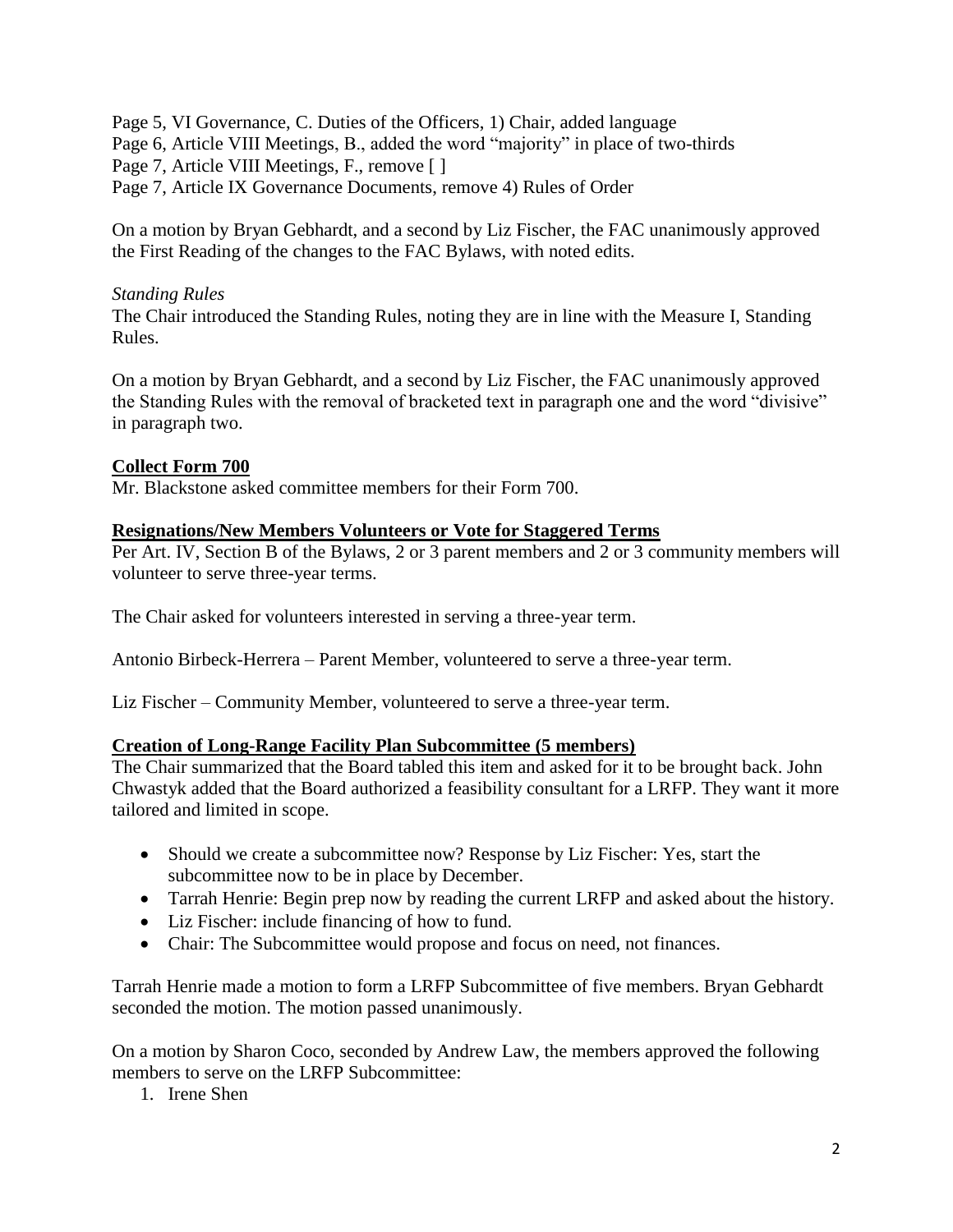- 2. Bryan Gebhardt
- 3. Tarrah Henrie
- 4. Henry Fung
- 5. Liz Fischer

The Chair will serve as an ex-officio member.

## **Percentage of Temporary Portable Classrooms**

A Board member asked for input from FAC on whether there should be a cap or a limit set on the number of buildings on any given school site. John Chwastyk shared that portable classrooms provide flexibility and are cheaper, faster to install and can be easily removed. Implications of having a cap is that a student won't be able to attend the home school.

Bryan Gebhardt made a motion to table the item and have more background when this is brought back. The motion was seconded by Tarrah Henrie.

## **Thornton, Horse Property and Centerville Middle School**

John Chwastyk shared there have been three presentations, with the most recent in September 2017 and provided some history and provided a map. The Horse Property is 33 acres, but the acreage is too small for a high school. The Board gave permission to look at a two-story middle school and a small elementary school. One thought is to have two middle schools feed into American High School. The attendance area has a rapidly growing student population. Thornton Jr. High is estimated to have approximately 2200 students in 2023. The direction is to proceed with the original plan of a conversion of Thornton Jr. High to a middle school. Both Thornton and Centerville are high growth areas. The Horse Property is in the middle of the American attendance area.

Mr. Chwastyk spoke briefly about Prop 51. This proposition would allow the District to get in line for funding. The Board directed staff to not pursue Prop 51 funding. At this time, Prop 51 has all been used for new construction. Currently, there is no funding to build a new Middle School on the Horse Property.

Aaron Kael reviewed the funding gap at Thornton, the different options presented to the Board. The Board chose Option 2B, \$76M. Mr. Kael also reviewed the options for Centerville. The Board rejected the three options. Two options for Centerville will be going back to the Board in January 2019, one option approximately the same cost \$73 - \$80M, and one option a higher figure.

There is an escalation of \$300,000 each month.

Bryan Gebhardt stated he feels there are two separate issues, the Horse Property and the best use; and the Thornton and Centerville plans.

The Chair asked how many months to the schematic design? Response: Thornton is occurring now, and Centerville will happen once the Board makes a choice of the options presented in January.